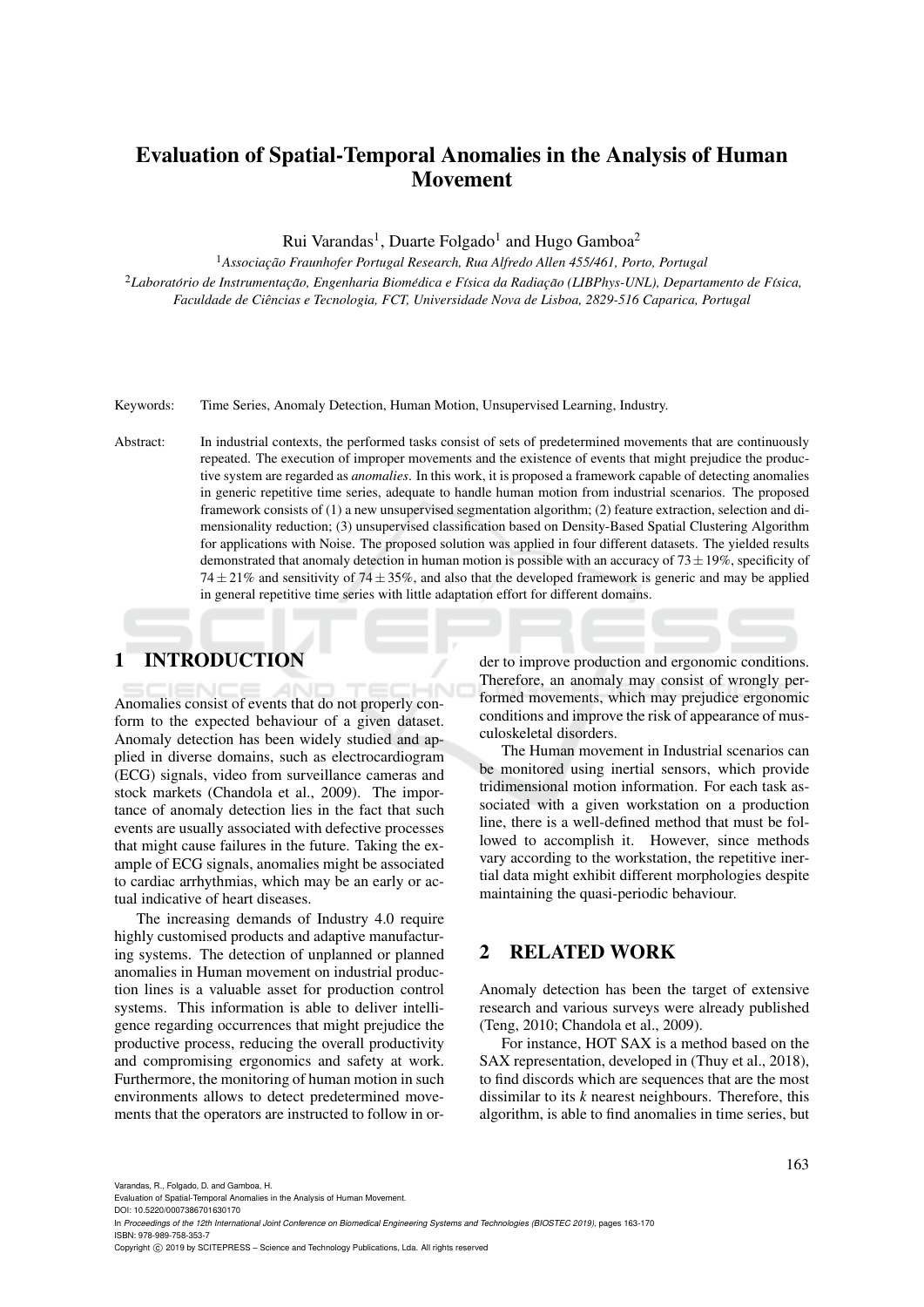it is necessary to know the number of anomalies to be found *a priori*.

In (Ren et al., 2017), it was developed the PAPR representation method coped with the construction of a Random Walk model with the intent to search for anomalous patterns in time series. The proposed algorithm was tested in 14 different real world datasets and compared with the PAA method, achieving higher results. While PAA method detected 15 anomalies, PAPR associated with Random Walk (PAPR-RW) algorithm was able to detect 25 anomalies out of 27, and so, the sensitivity is approximately 92%.

There are numerous other examples of anomaly detection in time series, such as, network source data (Chen and Li, 2011), gait analysis (Cola et al., 2015), streaming data (Ahmad et al., 2017), ECG signals (Ren et al., 2017), in which arrhythmias may be viewed as anomalies, and detection of mental stress (Huysmans et al., 2018), in which case, stress states may be considered anomalous.

Most mentioned methods, though being adequate for particular applications, lack the capability of being applicable in different domains. Furthermore, the methods that may be applied to various domains, either need high numbers of parameters or the required parameters are difficult to assess, for example the number of anomalies to detect.

This work comprises the development of a novel framework for anomaly detection applied to domainindependent repetitive time series, requiring a low number of parameters to be selected and in which, the parameters have physical meaning, facilitating their estimation. This approach is indicated in our context, because in manufacture environments, different workstations involve different methods, which results in different repetitive patterns. Thus, it is able to cope with different time series domains with minimum adaptation effort. In order to achieve this, our work presents two major contributions: (1) a new unsupervised segmentation algorithm for quasi-periodic time series, which is able to extract repetitive units from those time series, and (2) an unsupervised learning approach that relies on an exhaustive set of features to provide anomaly detection. The proposed framework was validated on 4 datasets from different domains, comprising both synthetic and real data.

### 3 PROPOSED APPROACH

Anomalies are data points or groups of data points that do not conform well to the whole dataset. Given a time series  $X = \{x_1, x_2, ..., x_N\}$ , it is possible to segment it in *M* subsequences as

$$
X = \{S_1, S_2, ..., S_M\}
$$
 (1)

where each  $S_i$ ,  $i \in \{1, 2, ..., M\}$  is a subsequence of *X* composed of a defined number of data points, that may vary from segment to segment and each  $x_t, t \in$  $\{1,2,...,N\}$  is a measurement at instant *t*, where *N* is the total number of data points. Therefore, the time series may be represented as

$$
X = \{\{x_1, \ldots, x_{k_1}\}, \ldots, \{x_{k_{M-1}+1}, \ldots, x_{k_M}\}\}\
$$
 (2)

The analysis of each subsequence is usually accomplished using a cost function that may indicate distance or density, for instance. Thus, a subsequence *S<sup>i</sup>* is anomalous if

$$
f(S_i, S_j) > \delta \quad \forall j \in [1 : M]
$$
 (3)

where  $S_i$  may correspond to all subsequences except *Si* , a model of a normal pattern, or a set of rules that  $S_i$  must obey to be considered a normal segment. The value of  $f(S_i, S_j)$  is the anomaly score, which can be considered the *anomaly degree* of *S<sup>i</sup>* and expresses the amount of dissimilarity to the model. The definition of the threshold, δ, controls the sensitivity of each algorithm.

The proposed approach, illustrated in Figure 1, starts with the application of an unsupervised segmentation algorithm used to extract each cycle from a repetitive time series. Then, each extracted cycle is represented by a set of features, followed by a process of dimensionality reduction using Principal Component Analysis. Finally, the transformed feature vector will be the input for a density based clustering algorithm - DBSCAN.



Figure 1: Diagram of the proposed approach.

#### 3.1 Unsupervised Segmentation

In order to extract cycles from generic repetitive time series, it was developed a new unsupervised segmentation algorithm, capable of segment time series without prior knowledge about their morphology, period of repetition or number of cycles, hence, it is considered dictionary-free.

The developed algorithm is divided into two separate parts. The first part consists of iteratively segmenting a given time series in shorter portions, in a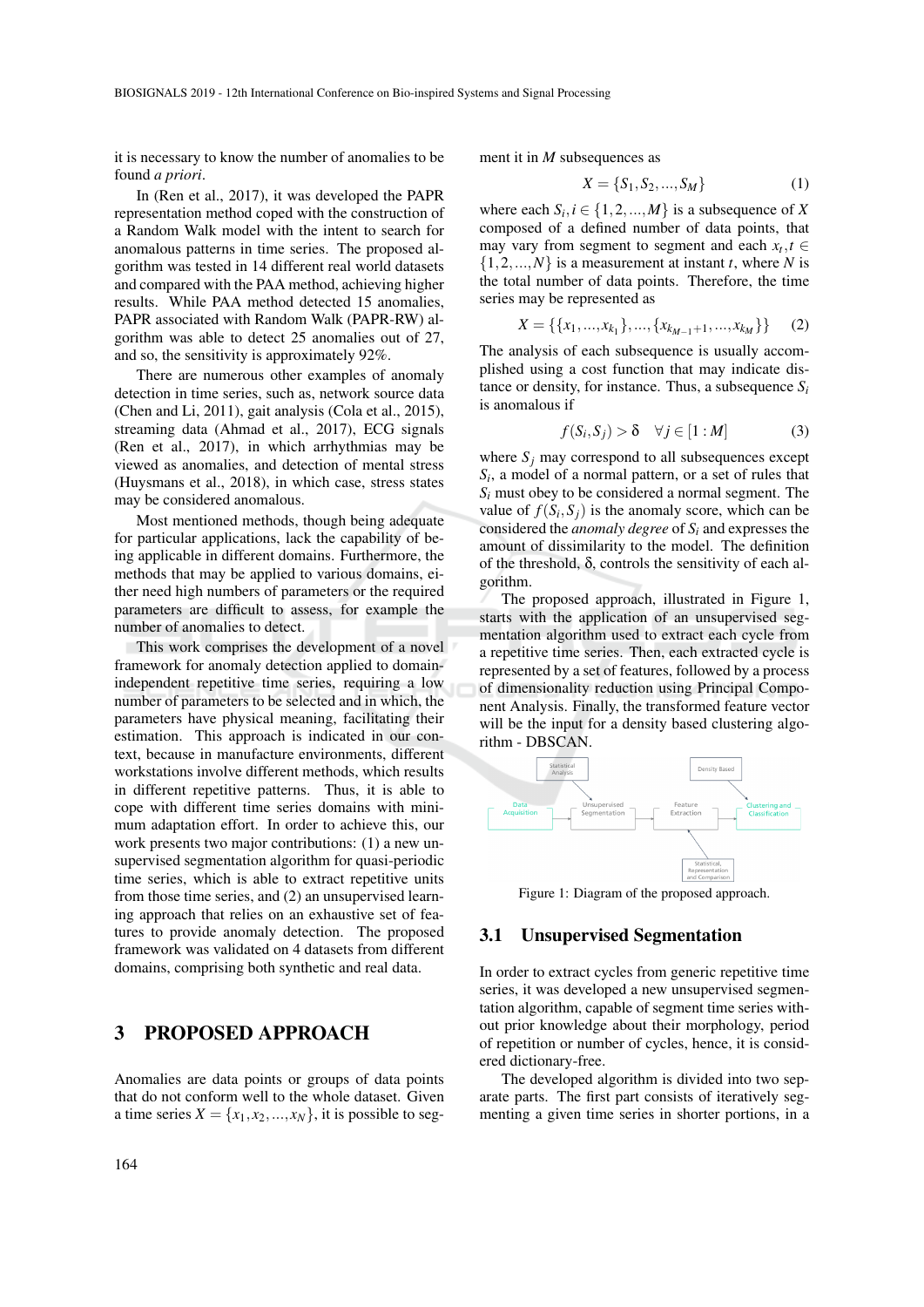top-down fashion. Starting with *k* segments, in which its limits are constrained to be local minima in a specified range, the progression of the number of iterations results in an increase of the number of segments. Then, each segment is represented by its mean value, thus, each iteration is associated with the set of means of its segments. Each iteration is then represented by the standard deviation of the set of means.

The main assumption is that in an ideal cyclic signal, the mean of each cycle is identical to the rest, therefore, each value in the set of means is equal to the average value of the set of means, leading to a standard deviation of 0 ( $\bar{S}_1 = \bar{S}_2 = ... = \bar{S}_M = \bar{S}_a$  $\sigma_a = 0$ , where  $\bar{S}_i$ ,  $i \in \{1, ..., M\}$  are the mean values of each subsequence of a given iteration  $a$ ,  $\bar{S}_a$  is the mean value of the set of means of iteration *a* and  $\sigma_a$ is the standard deviation of the set of means of the corresponding iteration).

The second part of the developed algorithm is based on the function of standard deviation *vs* iteration. The iterations correspondent to local minima of that function, depicted in the right pane of Figure 2, are selected, as they correspond to the iterations in which the value of standard deviation decreases, which means that the segments are more similar.

With those iterations, it is computed the Pearson's Correlation Coefficient between each segment and the rest. Then, each segment is represented by the mean value of those coefficients and each iteration is represented by the mean of the representation of its cycles.

Hence, the value that represents each iteration is restricted to  $[-1,1]$ . The selection of the correct segmentation is based on this value and corresponds to the iteration with the highest value, meaning that most segments are highly correlated to all others.

### 3.2 Feature Extraction and Dimensionality Reduction

In this work, a comprehensive range of statistical features, representation transforms and comparison metrics, was used and is summarised in Table 1.

While statistical features and representation transforms are applied for representing each subsequence, comparison metrics are used to compare each subsequence to the total number of subsequences of the time series. Anomalous subsequences will have a higher dissimilarity to normal instances, while the normal subsequences will have a high similarity to normal instances.

Following feature extraction, the set of features selected by the user are scaled using a *z*-score normalisation and then transformed by the computation of its Principal Components, and only the components with

Table 1: Statistical features, representation transforms and comparison metrics used in this work.

| <b>Statistical Features</b><br><b>Representation Transforms</b><br>- Mean Value<br>- Standard Deviation<br>- Minimum Value<br>- Fourier Transform<br>- Maximum Value<br>- Wavelet Transform<br>- Inter-Quartile<br>- Dynamic Time<br>- Principal Component<br>Range (IOR)<br><b>Warping Distance</b><br>- Number of Peaks<br>Analysis Transform<br>(DTW)<br>- Independent Component<br>- Median<br>- Time Alignment<br>Analysis Transform<br>- Kurtosis<br>- Skewness<br>- PAA in the Amplitude<br>- Duration<br>Domain (AD-PAA)<br>(Ren et al., 2018)<br>Linear Regression<br>Coefficient (PCC)<br>(slope and y-intercept)<br>- PAPR (Ren et al., 2017)<br>- Cosine Similarity<br>- Zero Crossing Rate<br>- Subsegment Analysis<br>- Polarity |  |                                                                                                |
|------------------------------------------------------------------------------------------------------------------------------------------------------------------------------------------------------------------------------------------------------------------------------------------------------------------------------------------------------------------------------------------------------------------------------------------------------------------------------------------------------------------------------------------------------------------------------------------------------------------------------------------------------------------------------------------------------------------------------------------------|--|------------------------------------------------------------------------------------------------|
|                                                                                                                                                                                                                                                                                                                                                                                                                                                                                                                                                                                                                                                                                                                                                |  | <b>Comparison Metrics</b>                                                                      |
| - Cumulative Summation                                                                                                                                                                                                                                                                                                                                                                                                                                                                                                                                                                                                                                                                                                                         |  | - Euclidean Distance<br>Measurement (TAM)<br>(Folgado et al., 2018)<br>- Pearson's Correlation |

variance higher than 0,95 are kept for clustering and classification.

#### 3.3 Clustering and Classification

After feature extraction and dimensionality reduction, the resulting set of features is introduced as the input for an unsupervised clustering algorithm - DBSCAN (Ester et al., 1996).

In order to cluster data points, DBSCAN takes two hyper-parameters, ε and θ. Based in those parameters, there are three types of data points: core points, which are the points that have, at least, a number of  $\theta$  data points within a range of  $ε$ ; density-reachable points, which are points that belong to the neighbourhood of a core point, that is, are at a distance lower than ε to a core point, but do not have a number of θ data points within  $\varepsilon$ ; noise, which are the points that do not have a number of θ data points within  $ε$  and are not densityreachable points.

DBSCAN is able to cluster data based on its density, but it does not classify each data point. The classification was performed based on the following considerations: given that the input to the algorithm are the features extracted and transformed from each segment representing the samples, if the number of segments considered to be anomalous is higher than the number of segments classified as normal, the value of ε increases by 10% and the clustering process is performed again. This process is repeated until the number of normal instances is higher than the number of anomalous instances. Furthermore, noise points are always regarded as anomalous and, in cases when there is more than one cluster, only the cluster with highest number of points is considered normal. This last consideration is important in cases in which anomalies may be similar, thus forming clusters of their own, such as arrhythmias in ECG signals.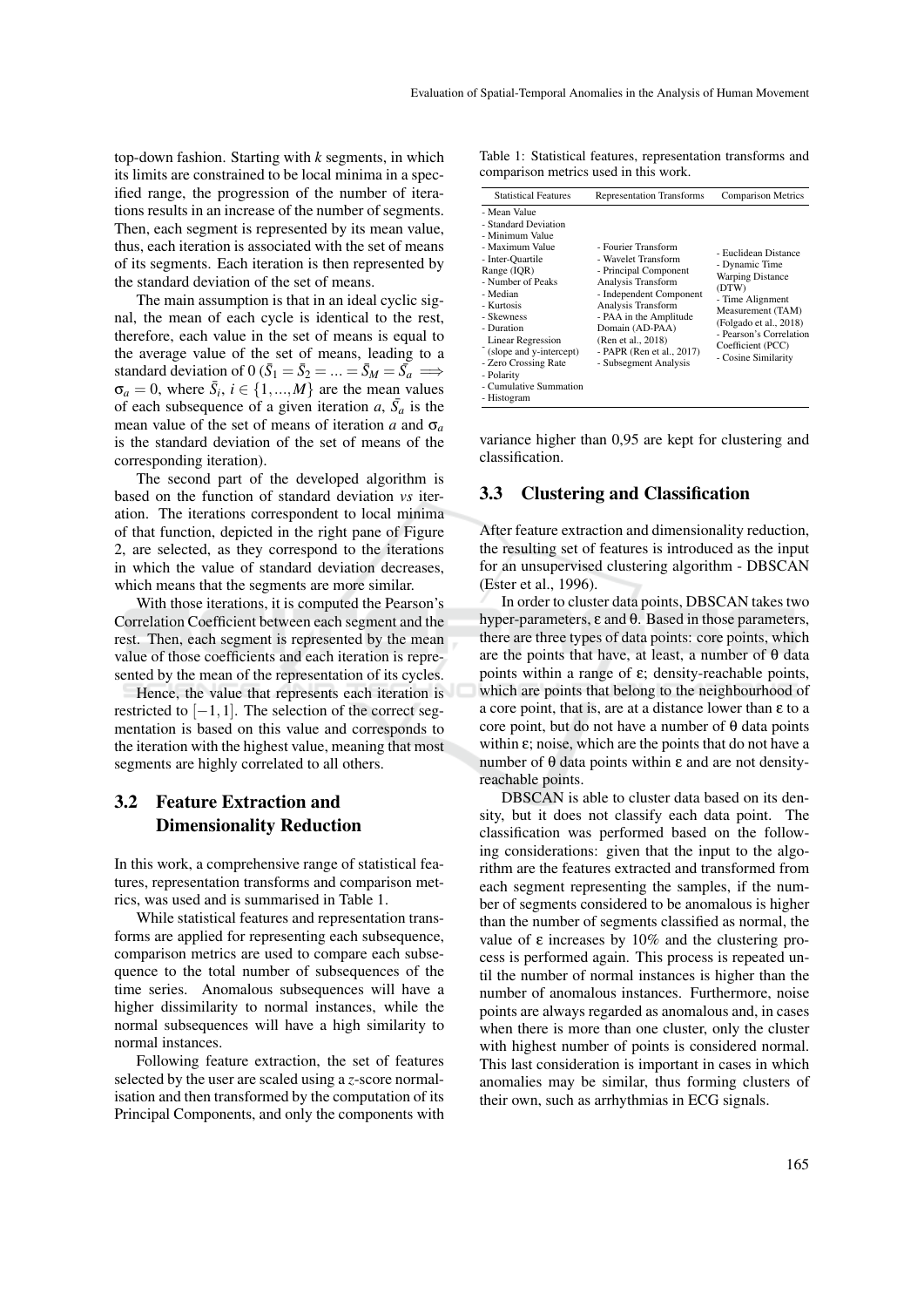

Figure 2: Top-down process of segmentation. Firstly, the time series is segmented in *k* parts. Then, with each iteration, the number of segments increases and in each iteration the mean of each segment is computed. Each iteration is represented by the standard deviation of the set of means of its segments forming a curve such as in the image in right. The negative inflexion points are chosen for the rest of the process. Iteration *b* corresponds to the correct segmentation and *N* corresponds to the last iteration.

### 4 RESULTS

The validation of the proposed framework was made with resource to four datasets, two synthetic and two composed of real-world data in order to demonstrate the potential of minimum effort application to different domains.

#### 4.1 Numenta Anomaly Benchmark

The first dataset is composed of 9 artificial signals from Numenta Anomaly Benchmark (NAB) (Ahmad et al., 2017), illustrated in Figure 3, which was created to test an algorithm developed by Numenta, the Hierarchical Temporal Memory (HTM). Since the dataset comprises different types of anomalies, we only selected the ones which fulfilled the three assumptions made by the proposed framework.



Figure 3: Numenta Anomaly Benchmark selected signals. The four initial signals do not present anomalies and, in the others, the existing anomalies are identified by blue shades.

The results obtained for this dataset are shown in Table 2.

These results were obtained using mean, maximum, minimum, median, inter-quartile range and

Table 2: Results of anomaly detection using the Numenta Anomaly Benchmark.

| Metric      | Value $(\%)$ |
|-------------|--------------|
| Accuracy    | 99,3         |
| Specificity | 99,3         |
| Sensitivity | 100, 0       |
| Precision   | 83,3         |
| F1 score    | 90,9         |

skewness values as the input vector followed by the procedures described in Section 3. The choice of the parameters to use in DBSCAN was performed empirically by observing the results and tuning the parameters in order to optimise the achieved results. This is not ideal, because in real life scenarios it is impracticable to tune the parameters to new signals without prior knowledge about them. Nevertheless, the parameters are the same for all signals:  $\theta = 5$ ;  $\varepsilon = 5$ .

The results show an overfitting scenario due to the optimisation of the parameters that took into account all signals. Nevertheless, it is important to point out that the accuracy is not a good metric to assess the quality of classification in an unbalanced dataset, which contains a considerate higher number of normal segments than anomalous. For example, in the considered dataset, there are 147 segments and only 5 of them are anomalous. Thus, classifying all segments as normal, would give an accuracy of 96,6%, but the classifier would be useless for anomaly detection. Thus, the most appropriate metrics to study such scenarios are sensitivity, precision and F1 score. In this case, all metrics show high results except for precision, because there was 1 false positive, meaning that 5 positives were correctly classified among 6 detected positives.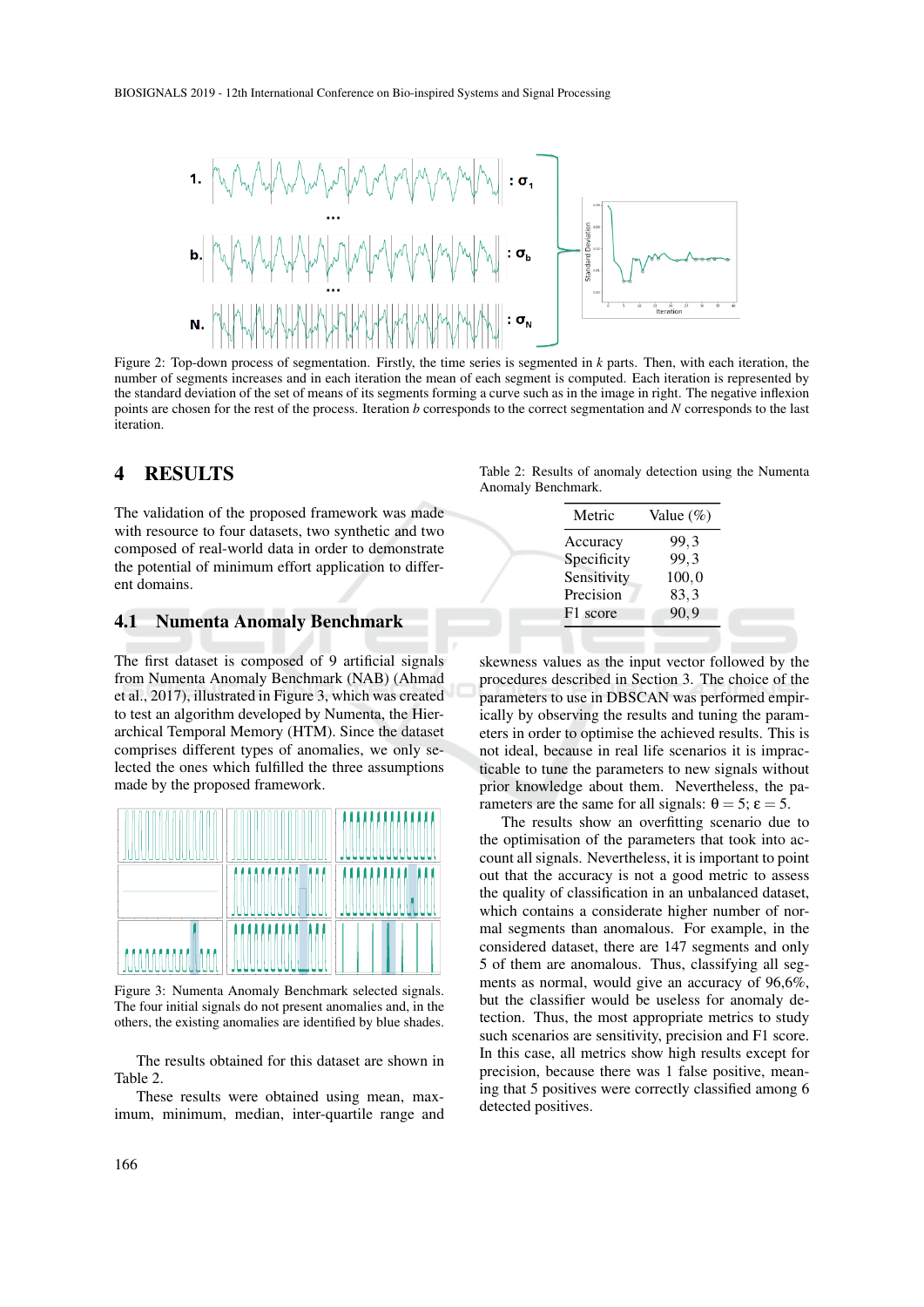### 4.2 Pseudo Periodic Synthetic Time Series

The Pseudo Periodic Synthetic Time Series dataset was made publicly available by the Center for Machine Learning and Intelligent Systems of the Bren School of Information and Computer Science of the University of California (Dheeru and Karra Taniskidou, 2017). It is composed of 10 artificial signals composed of 100.000 data points each. These signals are repetitive, but the cycles are not exactly alike.

These facts make this dataset suitable for testing the proposed framework, but there is a crucial aspect lacking to these signals, which is the presence of anomalies. Thus, it was generated a set of synthetic anomalies on amplitude (e.g. noise addition, multiplication by scale vector) and temporal (e.g. nonlinear temporal distortion) domains. Those anomalies were randomly introduced in the dataset in a controlled fashion. This procedure resulted in data augmentation from 10 to 500 signals, being able to generate a wide range of different anomaly types in different instants of the signal.

The results are presented in Table 3. In order to minimise the influence of overfitting, the hyperparameter optimisation was only applied to a small percentage of data. Therefore, in the validation step, the majority of data being used was never been subject to the optimisation procedure. Although this procedure reduces metric performance, it is more appropriate and allows to understand the full extension of application in real scenarios. The best results were obtained using the details of the wavelet transform, in which the mother wavelet was chosen to be of the family of Daubechies of third order, using  $\theta = 5$ ;  $\varepsilon =$ 0,001.

Table 3: Results (mean  $\pm$  standard deviation) for pseudoperiodic signals dataset.

| Metric      | Value $(\%)$     |
|-------------|------------------|
| Accuracy    | $91,6 \pm 5,8$   |
| Specificity | $91, 9 \pm 5, 2$ |
| Sensitivity | $88 \pm 28$      |
| Precision   | $52 + 19$        |
| F1 score    | $64 + 23$        |

The results are lower than those obtained for NAB dataset. This is due to the fact that the anomalies are not as explicit as the ones in NAB and the fact that hyper-parameter tuning was performed on a small percentage of data. Specifically, the value of precision of 52% is low due to the fact that anomalies may be spread across segments, but could not occupy

a whole segment. Thus, given that the classification was made in terms of segments, a segment containing an anomaly could have normal parts, which would be wrongly classified and are considered false positives, thus reducing the precision.

However, the results are more representative in terms of generalisation, which is an essential characteristic of machine learning applications.

#### 4.3 MIT BIH Arrhythmia Database

MIT BIH arrhythmia database (Goldberger et al., 2000) is a dataset composed of real world ECG recordings acquired in ambulatory. Electrocardiography signals represent the measurement of the electrical pulse that propagates through the cardiac muscle in order to stimulate it, resulting on its normal behaviour, which enables the entry and exit of blood to and from the heart. This normal behaviour may be affected by various factors, resulting in the existence of cardiac arrhythmias.

The referred dataset is composed of both normal and anomalous heartbeats totalling 110.000 heartbeats. Each heartbeat was labelled by two specialist concerning the position of the R peak and its classification regarding the classification in various types of arrhythmia.

The R peak annotations were used to segment the signals in order to guarantee a correct segmentation. Therefore, a segment consisted of a portion of a signal from the R peak less 100 data points until the next R peak minus 100 points.

Moreover, it was applied a Butterworth band-pass filter of second order in order to attenuate frequencies lower than 1 Hz and higher than 20 Hz, enabling to reduce interference from normal respiratory frequencies, and muscular and digital noise, respectively.

The results are presented in Table 4. The best features were duration, polarity, linear regression and maximum value of each heartbeat. Unlike the first two datasets, and because the number of heartbeats (cycles) per signal is significantly higher than in the previous datasets, it was possible to use the *k*-Nearest Neighbour (*k*-NN) curve to estimate ε, used by the DBSCAN algorithm, automatically for each signal, given a fixed θ. Thus, using  $θ = 5$ , ε was specific for each signal.

The performance metrics reveal that real world electrophysiological signals have considerably more complex structures and in which anomalies may occur in several forms. These results are representative about the accuracy score, which is high, but F1 score is low. This means that, the great majority of the dataset is correctly classified, but that is because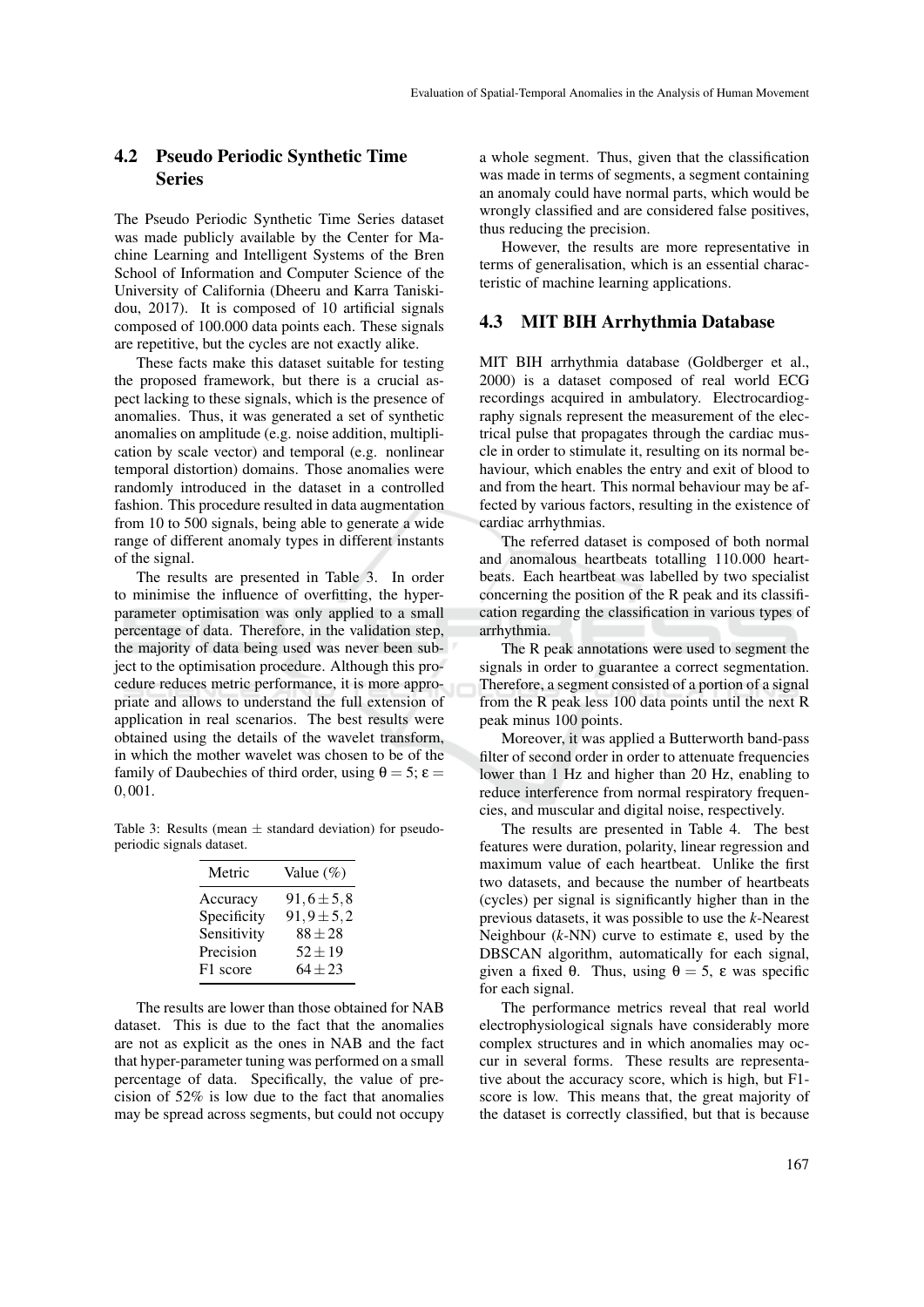Table 4: Results (mean  $\pm$  standard deviation) for anomaly detection for the MIT BIH arrhythmia database.

| Metric      | Value $(\%)$ |
|-------------|--------------|
| Accuracy    | $89 + 12$    |
| Specificity | $92 \pm 10$  |
| Sensitivity | $82 \pm 30$  |
| Precision   | $41 \pm 33$  |
| F1 score    | $44 + 33$    |

most normal cycles are considered normal, but several anomalous cycles are wrongly classified, which lowers the value of sensitivity. However, it is notable the low adaptation effort needed to apply the developed generic framework to such a specific domain such as ECG signals.

### 4.4 Human Motion on Industrial Scenario

Human motion on industrial scenario (HMIS) dataset was acquired by the authors in a real industrial environment with resource to a wearable sensor, that was integrated into bracelets and placed on employees' dominant upper member. This placement allowed to monitor the wrist's movement performed by each monitored employee, which is relevant once the tasks performed involve predominantly upper member movements.

The sensing device contains an Inertial Measurement Unit (IMU), which measures inertial data with resource to three sensors: an accelerometer, a gyroscope and a magnetometer. The combination of the three sensors allows a full comprehensive analysis regarding the movement of the monitored employee. Figure 4 shows an example of the measured inertial data from a single employee. The black vertical lines indicate the beginning/ending of a work cycle and the red part is an example of an anomaly in this context, which corresponds to a significant deviation in terms of morphology in relation to other cycles (the phenomenon is more evident in magnetometer data).

The device was connected via Bluetooth LE to a smartphone, where the data was stored. Each recorded acquisition was annotated in real-time at the beginning of each new cycle and in every occurrence of anomalies, allowing to build the ground-truth segmentation and labelling.

The acquired data consists of inertial data originated by the movements performed by 4 different workers at 3 different workstations where they were producing different items. All tasks monitored were repetitive which made them suitable to be tested with the developed anomaly detection framework. The

sampling frequency of the acquisitions was approximately 100Hz and the total time of the acquisitions is around 4 hours and 20 minutes.

Moreover, once the number of cycles per signal varies widely, it was not possible to use the *k*-NN curve directly in order to estimate them. The followed approach was inspired by the Leave-One-Out cross validation that is used to test algorithms in the presence of a low number of instances. Given N signals, we calculate the parameters for every signal, except the signal under evaluation, with resource to the *k*-NN curve and then use the mean value of the estimated values for the untested signal. This process was repeated for each signal allowing for an objective test without influence from a human observer.

Table 5 summarises the results of anomaly detection using two different methods for time series segmentation in work cycles: groundtruth annotations and the proposed unsupervised segmentation algorithm. The results suggest that both methods have similar performance. The use of the unsupervised segmentation does have significant advantages on real-world deployment as it does not require user intervention in the overall process.

Table 5: Influence of unsupervised segmentation on anomaly detection of human motion inertial data. The results (mean  $\pm$  standard deviation) are reported in terms of percentage (%).

| Metrics     | Groundtruth<br>Segmentation | Unsupervised<br>Segmentation |  |
|-------------|-----------------------------|------------------------------|--|
| Accuracy    | $73 + 19$                   | $71 + 16$                    |  |
| Specificity | $75 + 22$                   | $74 + 18$                    |  |
| Sensitivity | $52 + 45$                   | $52 + 36$                    |  |
| Precision   | $18 + 23$                   | $20 \pm 24$                  |  |
| F1 score    | $19 + 25$                   | $20 \pm 20$                  |  |
|             |                             |                              |  |

Since previous results suggest that it is feasible to use the unsupervised segmentation algorithm, the next step consisted of a comprehensive evaluation of the features used to describe the detected subsequences and thus, able to differentiate between normal and anomalous instances. Table 6 presents the results obtained using each feature earlier described in Table 1. The results show that feature selection influences the outcome of the clustering algorithm.

The achieved results have overall low performance in comparison with previous datasets due to some factors that will be properly discussed. Firstly, the process for hyper-parameter optimisation of DBSCAN algorithm was different from previous datasets. In the NAB and Pseudo Periodic datasets the hyper-parameters were specified and optimised by the user; in the MIT BIH arrythmia database they were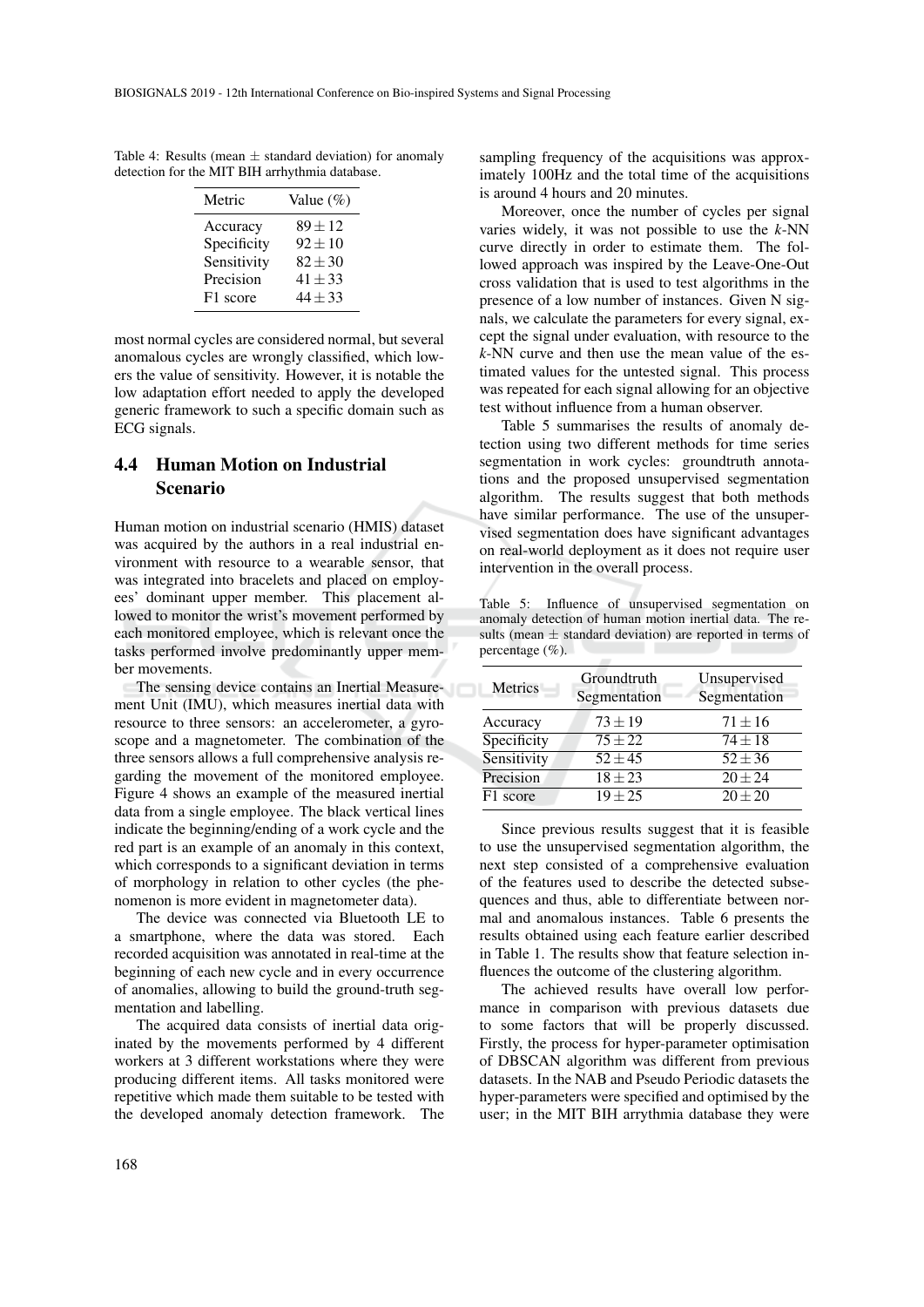

Figure 4: Excerpt of inertial data from a single operator. Each sensor is represented by the magnitude of the three axis x, y and z (*magnitude* =  $\sqrt{x^2 + y^2 + z^2}$ ). Each plot corresponds to accelerometer, gyroscope and magnetometer data, respectively, from top to bottom. The black vertical lines indicate the beginning/ending of a work cycle and the red part corresponds to an anomaly. The anomaly is more evident in magnetometer data.

Table 6: Influence of feature selection on anomaly detection of human motion inertial data. The results (mean  $\pm$ standard deviation) are reported in terms of percentage (%). (In the first line, the set of features correspond to the mean, maximum, minimum, IQR, standard deviation, number of peaks, median, kurtosis, duration, skewness and linear regression).

| Features                 | Accuracy    | Specificity | Sensitivity      | Precision     | F1-score      |
|--------------------------|-------------|-------------|------------------|---------------|---------------|
| <b>Set of Features</b>   | $73 \pm 19$ | $74 \pm 21$ | $74 \pm 35$      | $24 \pm 30$   | $30 \pm 31$   |
| <b>ICA</b>               | $89 + 13$   | $96 \pm 11$ | $9 + 28$         | $23 + 24$     | $6 + 17$      |
| <b>DTW</b>               | $72 \pm 18$ | $77 + 21$   | $53 \pm 44$      | $15 \pm 13$   | $17 \pm 18$   |
| <b>TAM</b>               | $70 \pm 19$ | $70 + 22$   | $72 + 41$        | $17 + 24$     | $23 + 28$     |
| <b>Fourier Transform</b> | $74 \pm 16$ | $80 \pm 19$ | $28 \pm 34$      | $14 + 22$     | $13 \pm 17$   |
| Polarity                 | $70 + 17$   | $77 + 21$   | $38 + 48$        | $5.3 \pm 9.3$ | $8 + 14$      |
| Cumulative Summation     | $75 \pm 20$ | $80 + 24$   | $28 + 45$        | $7 + 12$      | $7 + 15$      |
| Wavelet Approximation    | $80 + 23$   | $82 + 28$   | $40 + 52$        | $20 + 26$     | $15 + 27$     |
| <b>Wavelet Details</b>   | $65 \pm 18$ | $64 + 22$   | $67 + 47$        | $14 + 17$     | $20 \pm 23$   |
| Cosine Similarity        | $77 \pm 21$ | $78 + 24$   | $\sqrt{53}$ ± 47 | $25 + 24$     | $22 + 28$     |
| PCA                      | $75 + 20$   | $75 + 25$   | $53 + 48$        | $20 + 17$     | $19 \pm 23$   |
| AD-PAA                   | $74 \pm 18$ | $75 + 20$   | $59 + 47$        | $23 + 29$     | $29 + 33$     |
| Histogram                | $65 + 20$   | $65 + 21$   | $74 + 32$        | $25 + 30$     | $30 + 31$     |
| Euclidean Distance       | $73 + 22$   | $71 + 27$   | $58 + 50$        | $21 + 17$     | $20 + 24$     |
| Subsegment analysis      | $67 + 20$   | $66 + 21$   | $79 + 32$        | $18 + 24$     | $25 + 28$     |
| $\overline{PCC}$         | $69 \pm 18$ | $76 + 23$   | $42 + 47$        | $9 + 15$      | $6,6 \pm 7,3$ |
| <b>PAPR</b>              | $74 + 18$   | $76 + 20$   | $64 + 40$        | $25 + 33$     | $29 + 33$     |
|                          |             |             |                  |               |               |

directly estimated with resource to the k-NN curve. For the HMIS dataset the parameters were selected by a Leave-One-Out approach, since the reduced number of cycles per signal did not allowed to use the k-NN curve method directly. Secondly, the motion data was originated from three different workstation which have different methods and thus, different cyclic behaviours and signal morphologies. Therefore, the mean value of the estimated parameters from different workstations may not represent the correct value for neither of them. The most adequate approach would be to acquire data for a longer period of time in order to have a dataset composed of longer time series with a higher number of cycles, which would allow to automatically estimate the value of parameter ε for each workstation.

### 5 CONCLUSIONS

Musculoskeletal disorders are a major concern in manufacturing environments due to wrongly executed movements and inadequate postures. Most of the tasks executed in those environments are repetitive. Using IMUs to follow human motion, it is possible to acquire repetitive time series with all the information regarding the movements that integrate each task. Since the method to accomplish each task is defined with the aim to increase productivity while preventing the development of musculoskeletal disorders, any significant deviation from it may suggest an occurrence that hinders the productive process. Those occurrences appear as anomalies on IMU data. This high-level information is a valuable asset for production control systems, being able to constantly identify opportunities for continuous refinement of the production processes in lean manufacturing environments.

In order to accomplish this requirement, the proposed anomaly detection framework was divided into three stages: (1) unsupervised segmentation; (2) feature extraction from the extracted subsegments and (3) unsupervised classification using DBSCAN.

The validation stage comprised the performance evaluation on four datasets from different domains, which proves the requirements were met with regards of aspiring to build a framework for unsupervised anomaly detection on repetitive time series.

The results demonstrated that anomaly detection in generic repetitive time series in an unsupervised fashion is feasible, however, at the cost of a reduced performance when compared to domain-specific ap